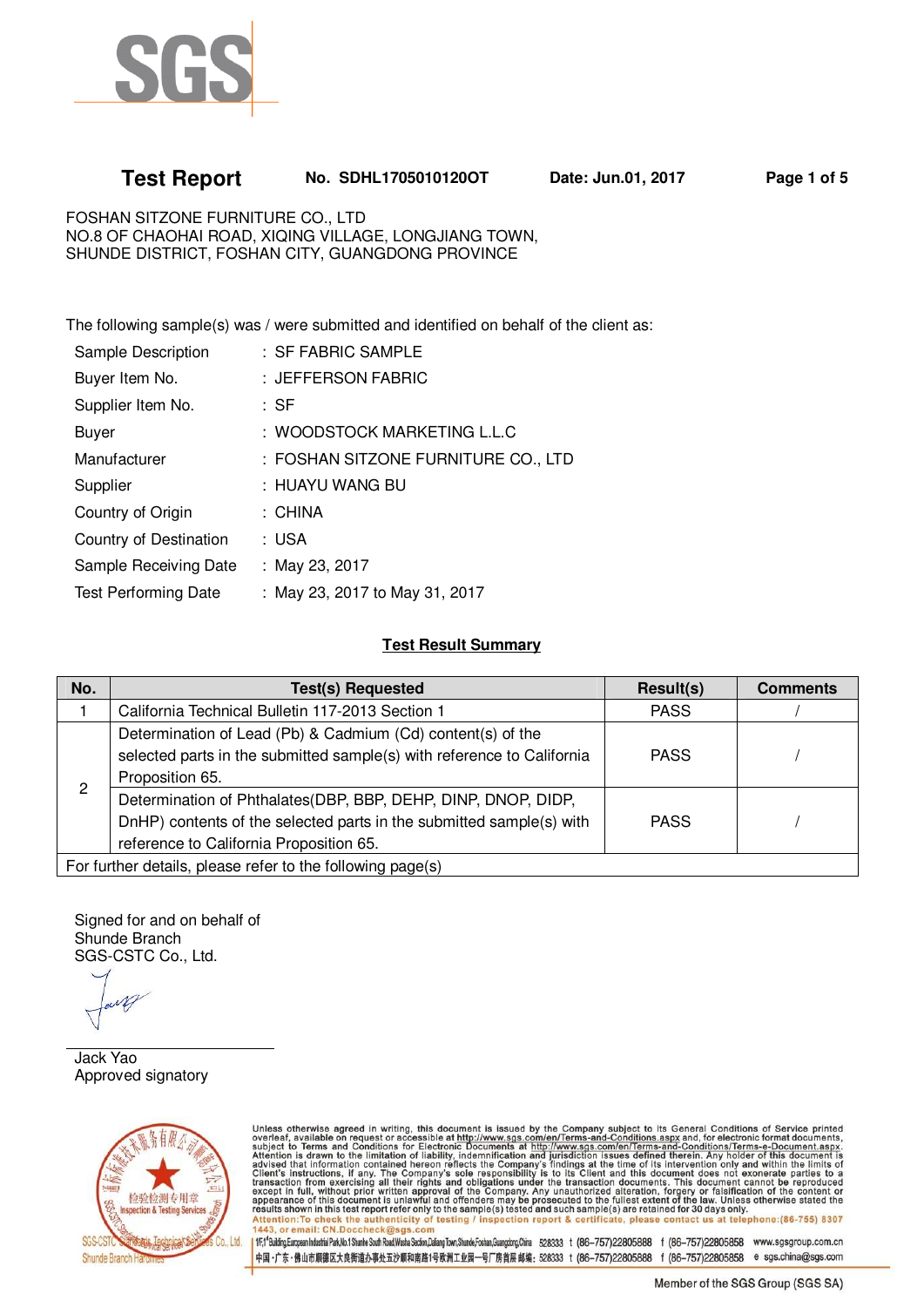

## **Test Report No. SDHL1705010120OT Date: Jun.01, 2017 Page 2 of 5**

# **Part 1**

**Test Conducted:** 

TB117 Requirements, Test Procedure and Apparatus for Testing the Smolder Resistance of Materials Used in

Upholstered Furniture-2013 Section 1- Cover Fabric Test

### **I. Sample Details**

| -----<br>NЛ | .<br>атн<br>--- - | .<br>n⊫<br>____ | oc<br>-<br>-17<br>. . |
|-------------|-------------------|-----------------|-----------------------|
|             |                   |                 |                       |

### **II. Test Condition**

| $--$                                           | l emperature     | Relative humidity | Duration |
|------------------------------------------------|------------------|-------------------|----------|
| Conditioning of test<br>samples and cigarettes | $\circ$<br>21±3) | RH $<$ 55 $\%$    | 24h      |

## **III. Acceptance Criteria:**

1. A single mock-up test specimen fails to meet the requirements of this test procedure if any of the following criteria occurs:

a) The mock-up test specimen continues to smolder after the 45 minutes test duration;

b) A vertical char length of more than 1.8 inches develops on the cover fabric;

c) The mock-up test specimen transitions to open flaming.

2. The cover fabric passes the test if three initial mock-up specimens pass the test, i.e., the cigarettes burn their full length and the mock-ups are no longer smoldering.

3. If more than one initial specimen fails, the cover fabric fails the test.

4. If any one of the three initial specimens fails, repeat the test on additional three specimens.

5. If all three additional specimens pass the test, the cover fabric passes the test. If any one of the additional three specimens fails, the cover fabric fails the test.

## **IV. Test Result**

| Specimen # | Duration of smouldering<br>min : sec.) | Open flaming<br>(YES/NO) | Vertical Char Length<br>(inches) | Rating      |
|------------|----------------------------------------|--------------------------|----------------------------------|-------------|
|            | 32min49s                               | NO                       | 0.5                              | <b>PASS</b> |
|            | 33min37s                               | NO                       | 0.5                              | <b>PASS</b> |
|            | 32min15s                               | <b>NO</b>                | 0.5                              | <b>PASS</b> |

**Conclusion:** PASS



Unless otherwise agreed in writing, this document is issued by the Company subject to its General Conditions of Service printed overleaf, available on request or accessible at http://www.sgs.com/en/Terms-and-Conditions.as

1/F;l\*Building,European Industrial Park,No.1 Shunhe South Road,Wusha Section,Dalang Town,Shunde,Foshan,Guangdong,China 528333 t (86-757)22805888 f (86-757)22805858 www.sgsgroup.com.cn 中国·广东·佛山市顺德区大良街道办事处五沙顺和南路1号欧洲工业园一号厂房首层 邮编: 528333 t (86-757)22805888 f (86-757)22805858 e sgs.china@sgs.com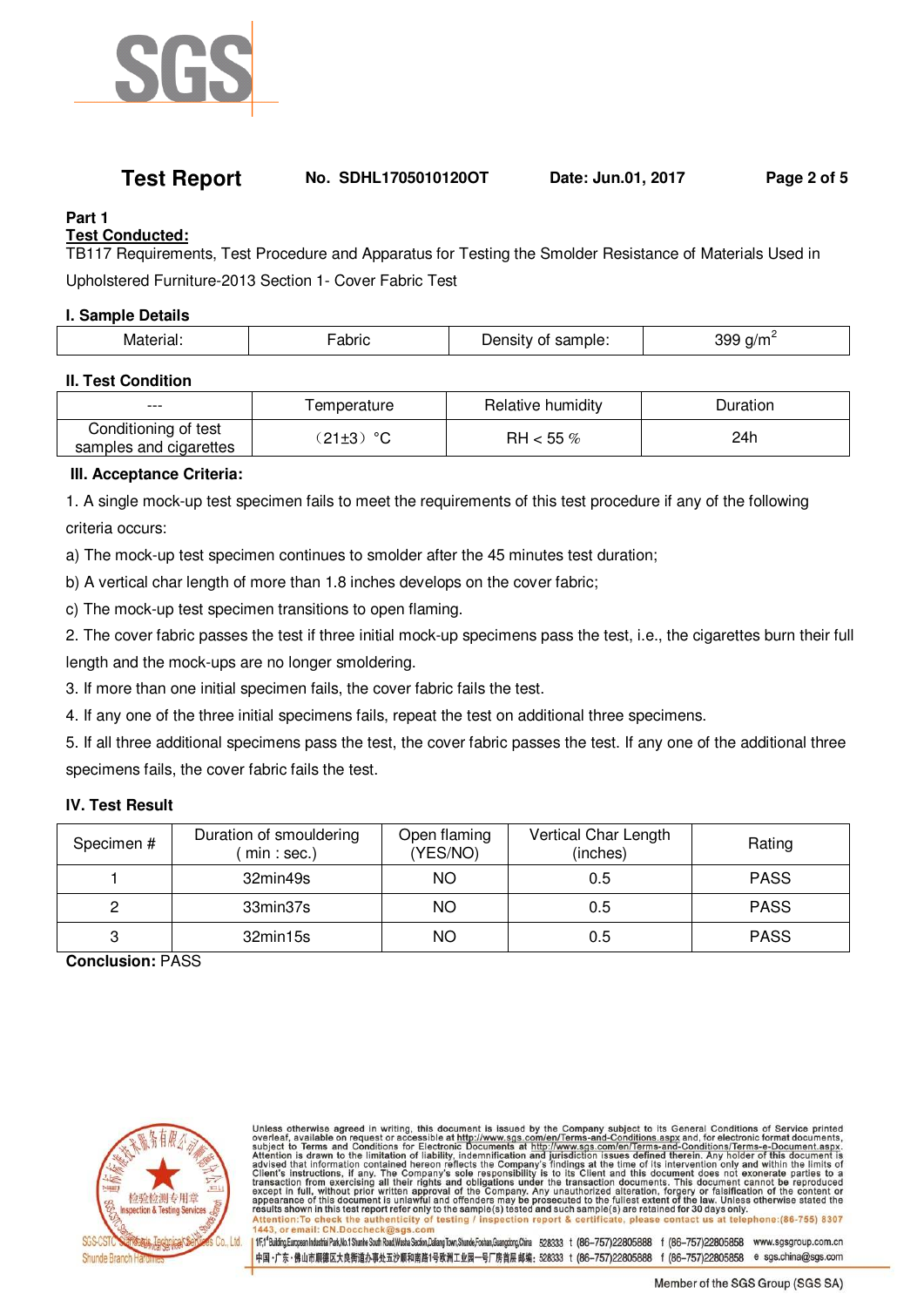

## **Test Report No. SDHL1705010120OT Date: Jun.01, 2017 Page 3 of 5**

**Photo Appendix:** 





Unless otherwise agreed in writing, this document is issued by the Company subject to its General Conditions of Service printed overleaf, available on request or accessible at http://www.sgs.com/en/Terms-and-Conditions.as

1/F;l\*Bulding.European Industrial Park, No.1 Shunte South Road, Wusha Sedion, Dalang Town, Shunde, Foshan, Guangdong, China 526333 t (86-757)22805858 f (86-757)22805858 www.sgsgroup.com.cn 中国·广东·佛山市顺德区大良街道办事处五沙顺和南路1号欧洲工业园一号厂房首层 邮编: 528333 t (86-757)22805888 f (86-757)22805858 e sgs.china@sgs.com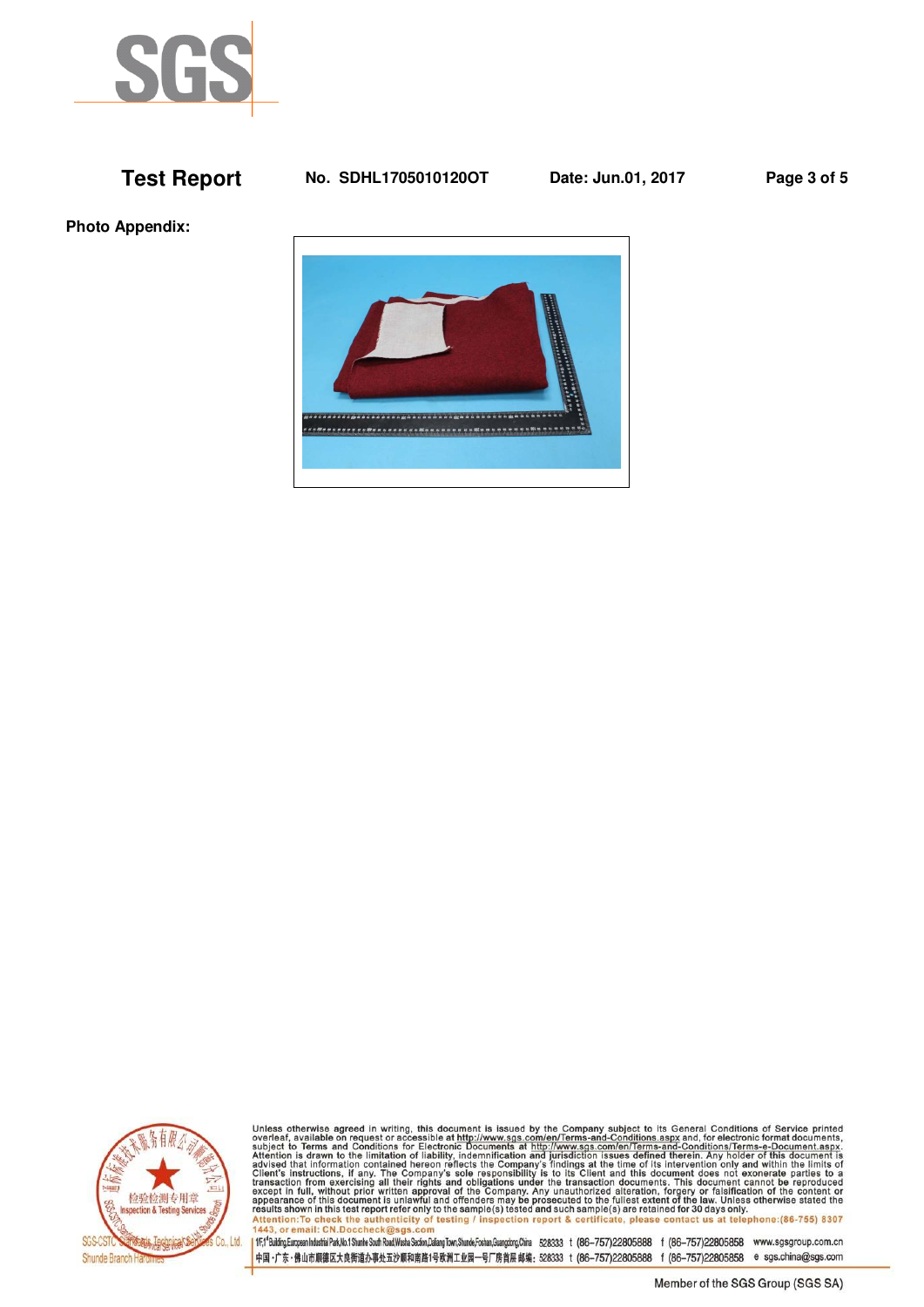

## **Test Report No. SDHL1705010120OT Date: Jun.01, 2017 Page 4 of 5**

**Part 2 (SGS Ref. No.: CAN17-095768)** 

Test Results :

Test Part Description :

| Specimen No.    | <b>SGS Sample ID</b> | <b>Description</b>       |
|-----------------|----------------------|--------------------------|
| SN <sub>1</sub> | CAN17-095768.001     | Taupe/ dark brown fabric |

Remarks :

 $(1) 1 mg/kg = 0.0001%$  (2) MDL = Method Detection Limit (3)  $ND = Not$  Detected  $($  < MDL)  $(4)$  "-" = Not Regulated

### **CA65-Lead (Pb) & cadmium(Cd)**

Test Method : With reference to CPSC-CH-E1002-08.3. Analysis was performed by ICP-OES.

| Test Item(s) | Limit | Unit  | MDL | <u>001</u> |
|--------------|-------|-------|-----|------------|
| Lead (Pb)    | 100   | ma/ka | -20 | ND.        |
| Cadmium (Cd) | 300   | ma/ka | - 5 | ND.        |

Note :

(1) The limit is referenced to the requirement as stated in the County of San Francisco Superior Court, Case No. CGC-09-489839/CGC-08-476552/CGC-11-508435/CGC-01-319336/CGC-10-505118/County of Santa Clara Case No 110 CV 172362/the Superior Court of the State of California Case No CIV 1003366/County of Alameda Superior Court, RG 10-530436/10-530300/RG-07-356892/RG-10- 514803/County of Contra Costa Case No. CGC-09-485784/County of Marin Case No. CIV-10-00626/ Senate Bill No. 929 and Public Law (Consumer Product Safety Improvement Act of 2008, CPSIA).



Unless otherwise agreed in writing, this document is issued by the Company subject to its General Conditions of Service printed overleaf, available on request or accessible at http://www.sgs.com/en/Terms-and-Conditions.as

1F;1<sup>6</sup> Building.European Industrial Park, No.1 Shunhe South Road, Wusha Sedion, Dalang Town, Shunde, Foshan, Guangdong, China 528333 t (86-757)22805858 f (86-757)22805858 www.sgsgroup.com.cn 中国·广东·佛山市顺德区大良街道办事处五沙顺和南路1号欧洲工业园一号厂房首层 邮编: 528333 t (86-757)22805888 f (86-757)22805858 e sgs.china@sgs.com